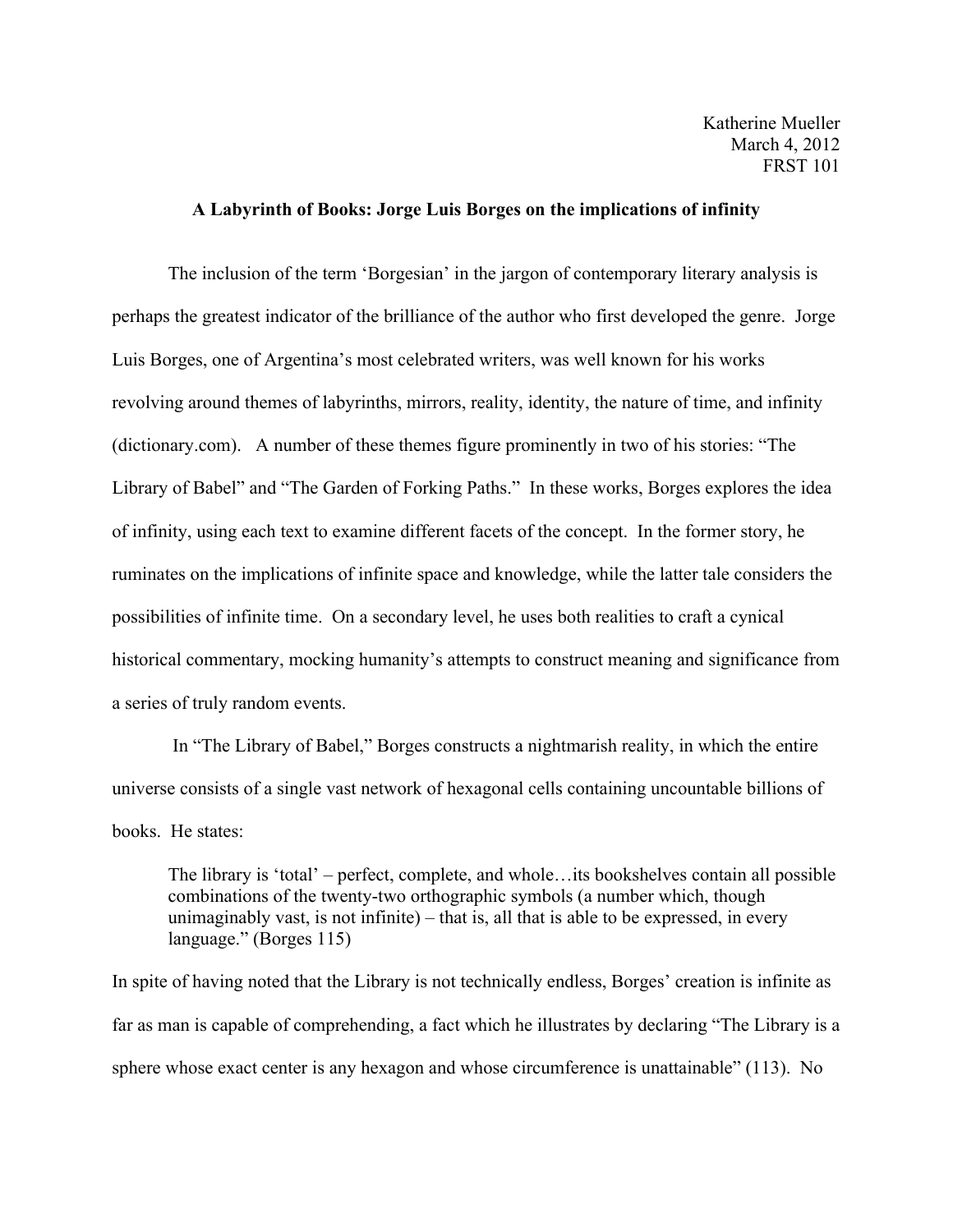matter where a man was born, to him it would appear that he was at the center of all things, because the human lifespan could never be long enough to travel to any semblance of an 'edge' of the universe; thus, for all intents and purposes, the Library is indeed infinite. Man appears tiny and insignificant by comparison, a fact that Borges highlights by revealing mankind's incumbent extinction as a result of suicide, epidemics, and internal warfare. The vastness of the Library is simply too much for humanity to handle, given its own obvious transience in a world that couldn't care less about its existence. By capitalizing the word 'Library' every time it appears, Borges further apotheosizes his world into something beyond the realm of human understanding. Thus, Borges posits the possibility of infinite space as any place whose boundaries extend beyond conceivable reality.

Beyond the superficial discussion of the endlessly vast size of the Library, Borges delves into the idea of infinite knowledge. The true significance of the Library is not the fact that it is enormous beyond comprehension, but rather the fact that the library contains everything that is "able to be expressed, in every language" (115). The words on this page must, somewhere in the library, be copied verbatim, as must the words of Shakespeare and the Bible, grocery lists and advertisements, encyclopedias and children's stories. However, in addition to a record of all comprehensible knowledge, the library also contains every *other* possible combination of letters. As Borges, states, "for every rational line or forthright statement there are leagues of senseless cacophony, verbal nonsense, and incoherency" (114). To complicate matters, not only are the words on this page copied verbatim somewhere, but they also exist in millions of other books with only one different letter, word or phrase. This constitutes the ultimate informational overload, leaving humanity struggling to find meaning in a sea of random text. Borges' depiction of thousands of people rushing about the library, searching for their personal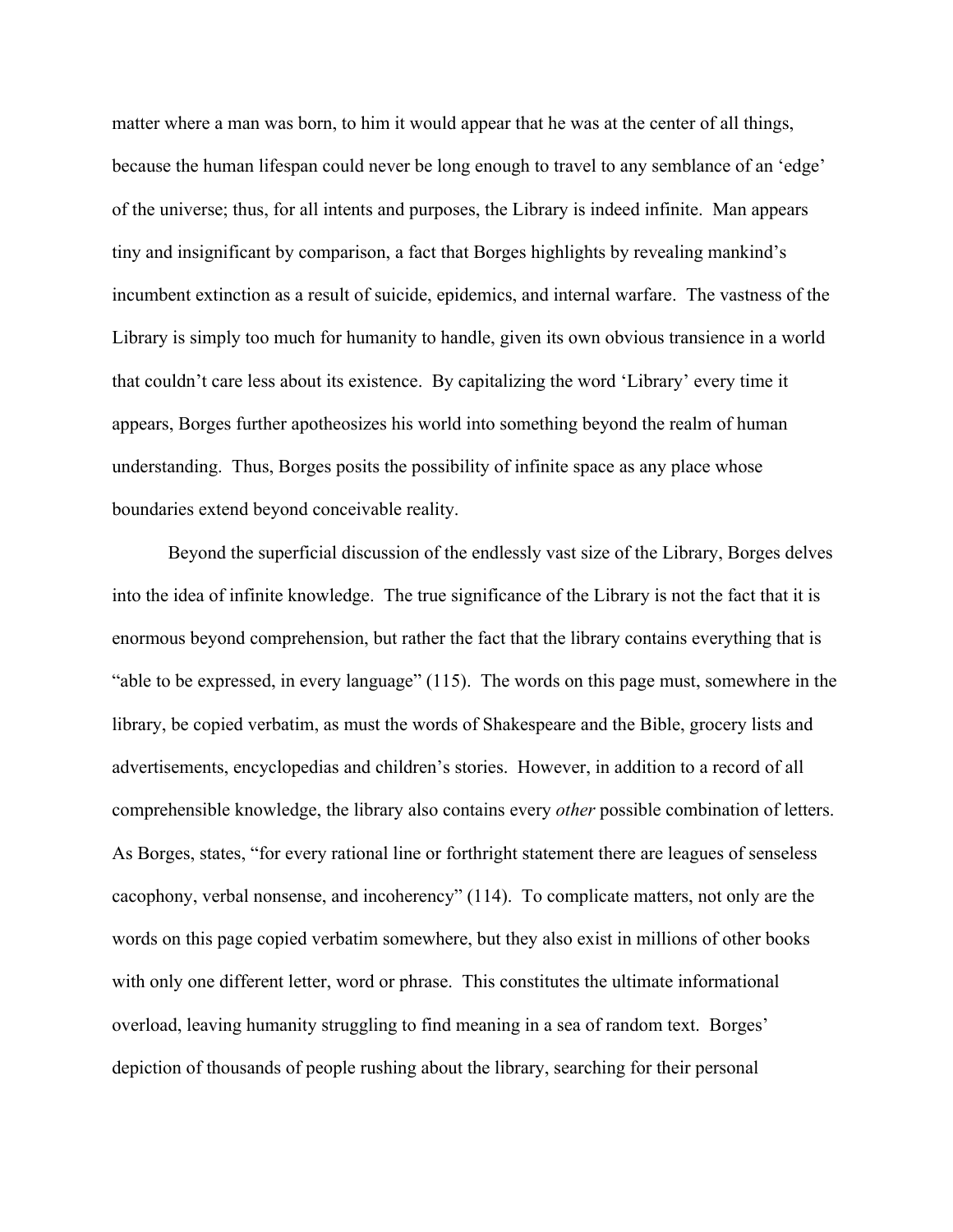vindications, or ascribing meaning to strings of gibberish, is essentially a criticism of man's perpetual attempts to force meaning on a random world. For example, the scholars attempting to analyze the text containing only the letters M V C repeated from start to finish are clearly foolish to do so, and yet they persist in trying to make sense of their world. Ultimately, Borges implies that man's concept of significance is merely a construct, and that even in the face of complete knowledge, it is impossible to ever truly know anything.

In "The Garden of Forking Paths," Borges develops an alternate conceptualization of infinity, focusing not on the possibilities of endless space or knowledge, but rather endless time. This is not endless time in the linear sense, but rather the infinite possibilities that arise as a result of every instant, present moment. He describes his construction thusly:

*The Garden of Forking Paths* is an incomplete, but not false, image of the universe as conceived by Ts'ui Pen. Unlike Newton and Schopenhauer, your ancestor did not believe in a uniform and absolute time; he believed in an infinite series of times, a growing, dizzying web of divergent, convergent, and parallel times. That fabric of times that approach one another, fork, are snipped off, or are simply unknown for centuries, contains *all* possibilities. In most of those times, we do not exist; in some, you exist, but I do not; in others, I do and you do not; in others still, we both do. (127)

Essentially, every event that happens everywhere in the world has the potential to resolve in any number of possible outcomes, and it is these possibilities that fascinate Borges. At first glance, the endless variations of time in the garden do not seem quite so frightening as the vast, empty spaces of the Library; however, the protagonist of "The Garden of Forking Paths" eventually comes to comprehend the macabre possibility that "the dew-drenched garden that surrounded the house was saturated, infinitely, with invisible persons...secret, busily at work, multiform – in other dimensions of time" (127). This realization decreases the protagonist's sense of personal significance, as he realizes that the course of his own life is not so miraculous, but rather one of countless possible lives that he might have led. This feeling of meaningless coincidence is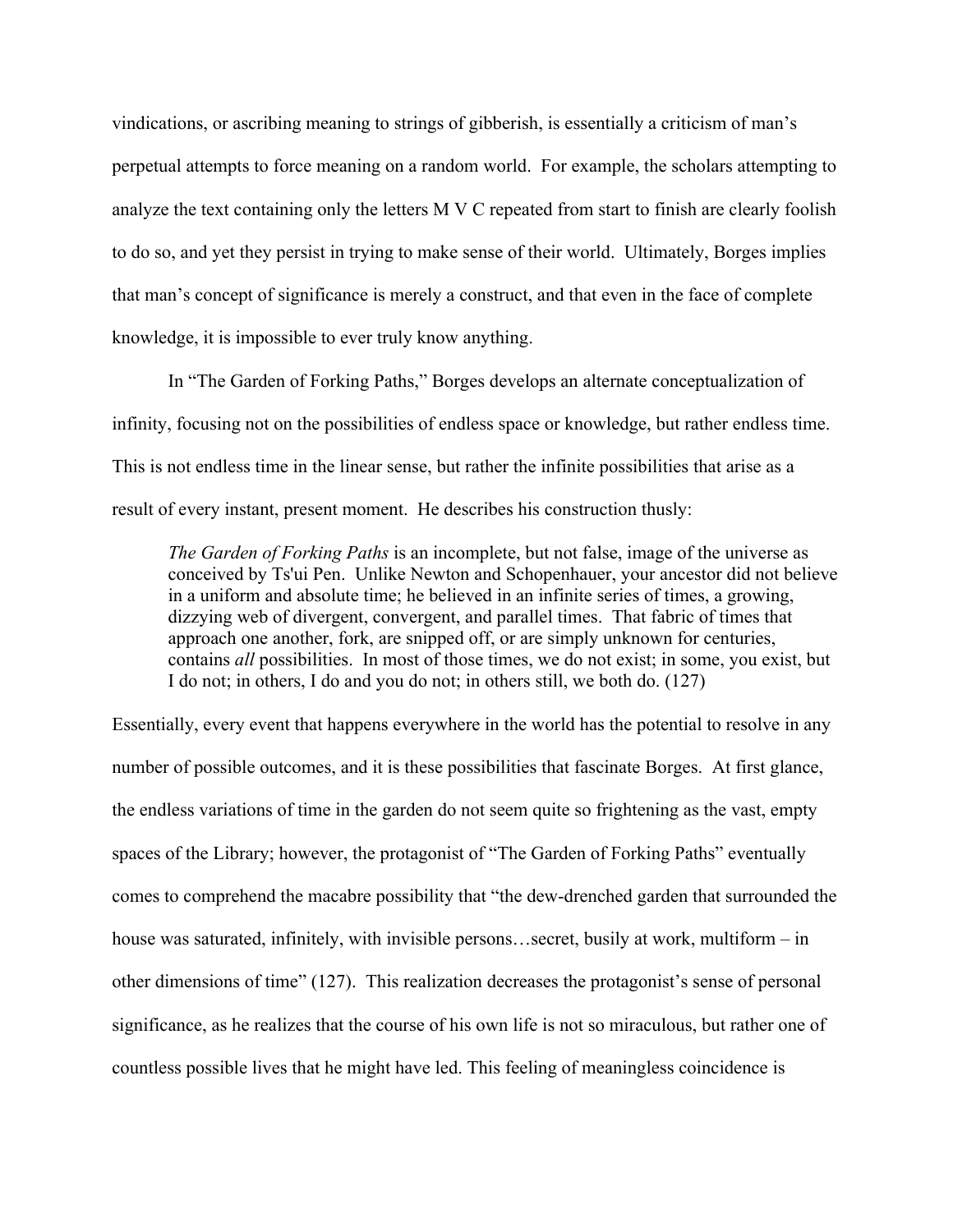further compounded towards the end of the story, when it is revealed that he went to learn about his great-grandfather's garden of forking paths entirely by accident. The unenlightened media discusses the 'enigma' of the murder, but only the protagonist knows that his choice to visit Albert was significant not because of his connection to the subject of Albert's work, but because Albert's name, repeated a thousand times in newspaper headlines, could be used to communicate a message to the German military. Such a coincidence seems impossible, but Borges argues that if this coincidence had not occurred, another equally unlikely coincidence would have, since the protagonist's future could have played out an infinite number of ways. This realization renders the personal events of the protagonist's life meaningless.

The infinite possibilities of time in "The Garden of Forking Paths" are directly parallel to the infinite combinations of letters in "The Library of Babel." It is a typically human trait to feel that the exact combination of events comprising one's life is too impossibly rare to occur by accident. This comforting idea logically leads to the conclusion that one's life must be somehow significant, just as the particular combination of letters necessary to produce *Hamlet* could never have occurred by accident. Borges reveals that in a world of infinite possibilities, no single outcome is any more or less unique than another, just as the combinations of letters to which we ascribe significance are not actually special. He highlights this in "The Library of Babel" in several ways. For instance, he mentions:

Some five hundred years ago, the chief of one of the upper hexagons came across a book as jumbled as all the others, but containing almost two pages of homogeneous lines. He showed his find to a traveling decipherer, who told him that the lines were written in Portuguese; others said it was Yiddish. Within the century experts had determined what the language actually was: a Samoyed-Lithuanian dialect of Guaraní, with inflections from classical Arabic. (114)

Clearly, Borges is poking fun at authority figures attempting to sound important and knowledgeable by ascribing meaning to gobbledygook. The experts take a century to ruminate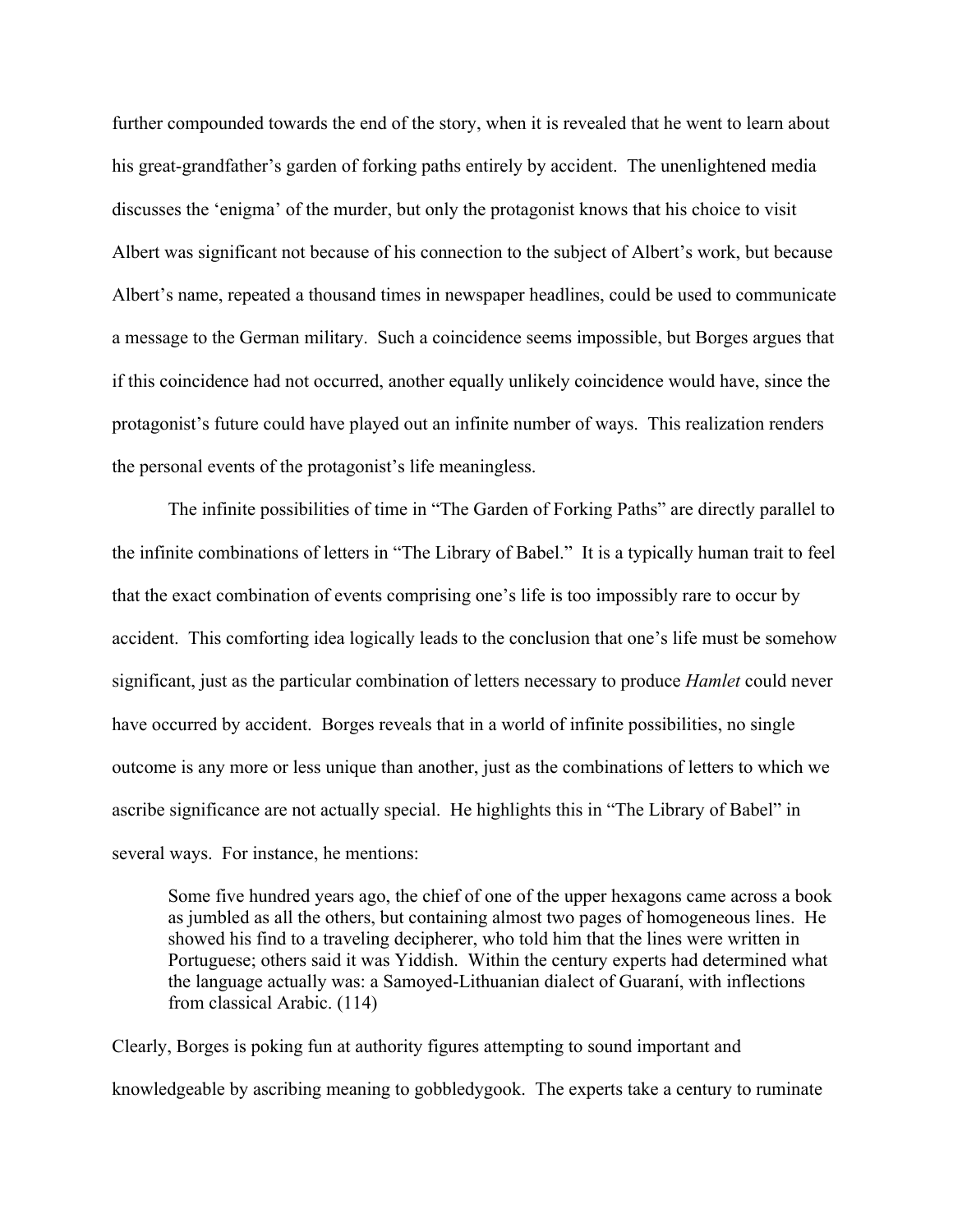on the possible interpretations of words that are, in fact, nonsensical, and their ultimate conclusion is quite ridiculous, as Portuguese, Yiddish, Samoyed, Lithuanian, Guaraní, and Arabic are all languages with such wide-ranging origins that they could never actually have joined together to create a meaningful text. Similarly, Borges states later that books that appear nonsensical in our native languages are not necessarily gibberish in all of the infinite languages encompassed by the library. He states:

There is no combination of characers one can make – *dhcmrichtdj*, for example – that the divine Library has not foreseen and that in one or more of its secret tongues does not hide a terrible significance. There is no syllable one can speak that is not filled with tenderness and terror, that is not, in one of those languages, the mighty name of a god…a number *n* of the possible languages employ the same vocabulary...You who read me – are you certain you understand my language? (117-118)

Logically, we may conclude that if this paper were written in Spanish, it would not be meaningless, but merely incomprehensible to English-speakers; Borges takes this further by declaring that in a world of infinite languages, all combinations of words must be equally meaningful, another way of saying that they are all equally meaningless. This revelation shows that it is not even possible to separate nonsense from sense, thus rendering it even more pointless to try to ascribe significance to anything in the library. Furthermore, it reduces the significance of words that we personally have the capacity to understand, because they are no more or less special than the words of any other language. Borges takes every possible combination of written words and renders them all equally unremarkable, just as he does with every moment in human history in "The Garden of Forking Paths."

In addition to his general criticisms of humanity's desire for order and meaning, Borges creates an interesting dichotomy of historical criticism and lack thereof in these two stories. "The Garden of Forking Paths" is set in a particular time and place in human history, specifically, Staffordshire, England, during World War I. However, the storyline never particularly seems to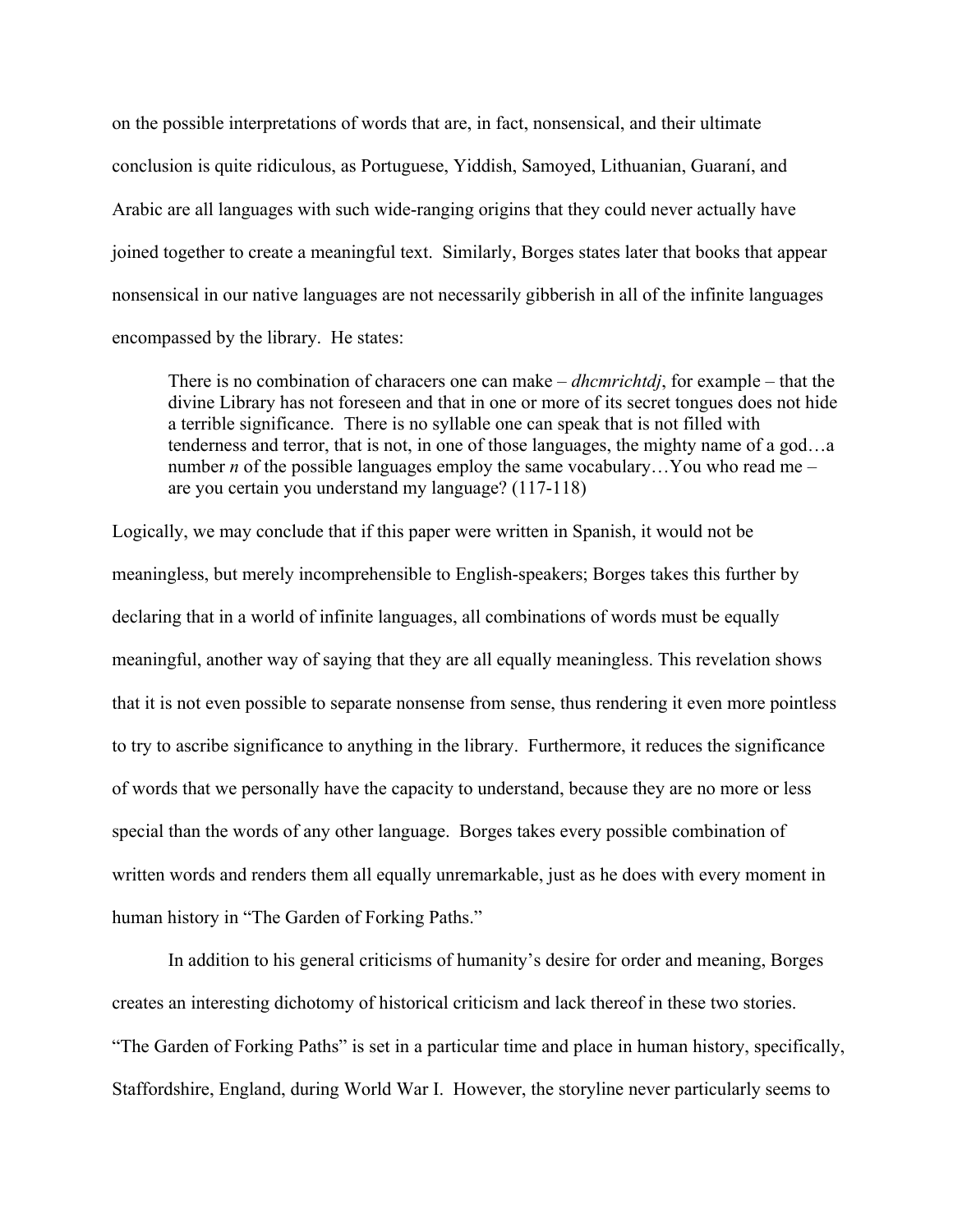comment on the events of the period, instead focusing on overarching themes of human desire for meaning and order. Borges could have set the narrative at any point in history, anywhere on the planet; war-torn England is a random setting, ultimately meaningless to the plot. This contrasts directly with the setting of "The Library of Babel," which, while abstract and alien, indirectly references actual people and events in history. For instance, the 'librarians,' authorities charged with deriving order and meaning from the books in the library, symbolize religious and philosophical leaders. Borges describes various fanatical sects which search the books for "disgraceful or dishonorable words," or attempt to "eliminate all worthless books" in a "hygenic, ascetic rage" spurred on by their "holy zeal" (116). His word choice is highly evocative of religious inquisitors, and could be applied to any number of biblioclastic events throughout history, ranging from the Spanish Inquisition to Qin dynasty book-burnings. Borges' use of such clearly religious imagery is not accidental, but rather a condemnation of the many attacks on knowledge committed throughout history in the name of God. Borges' choice to contrast the concretely historical but meaningless setting of "The Garden of Forking Paths" with the abstract but highly allegorical events in "The Library of Babel," whose very title suggests religious significance, serves to further upend traditional assumptions of significance versus frivolity in academic society. The study of history is typically considered meaningful and important, while fantasy is more likely to be dismissed as amusing but pointless; Borges reverses these stereotypes by writing historical criticism into a purely fantastical setting, while writing a historical narrative that says nothing at all about the period in which it is set. This fact alone reminds the reader that meaning, even in the form of the literary genre, is a construct, as subjective as the ineffective attempts of his characters to derive order out of chaos.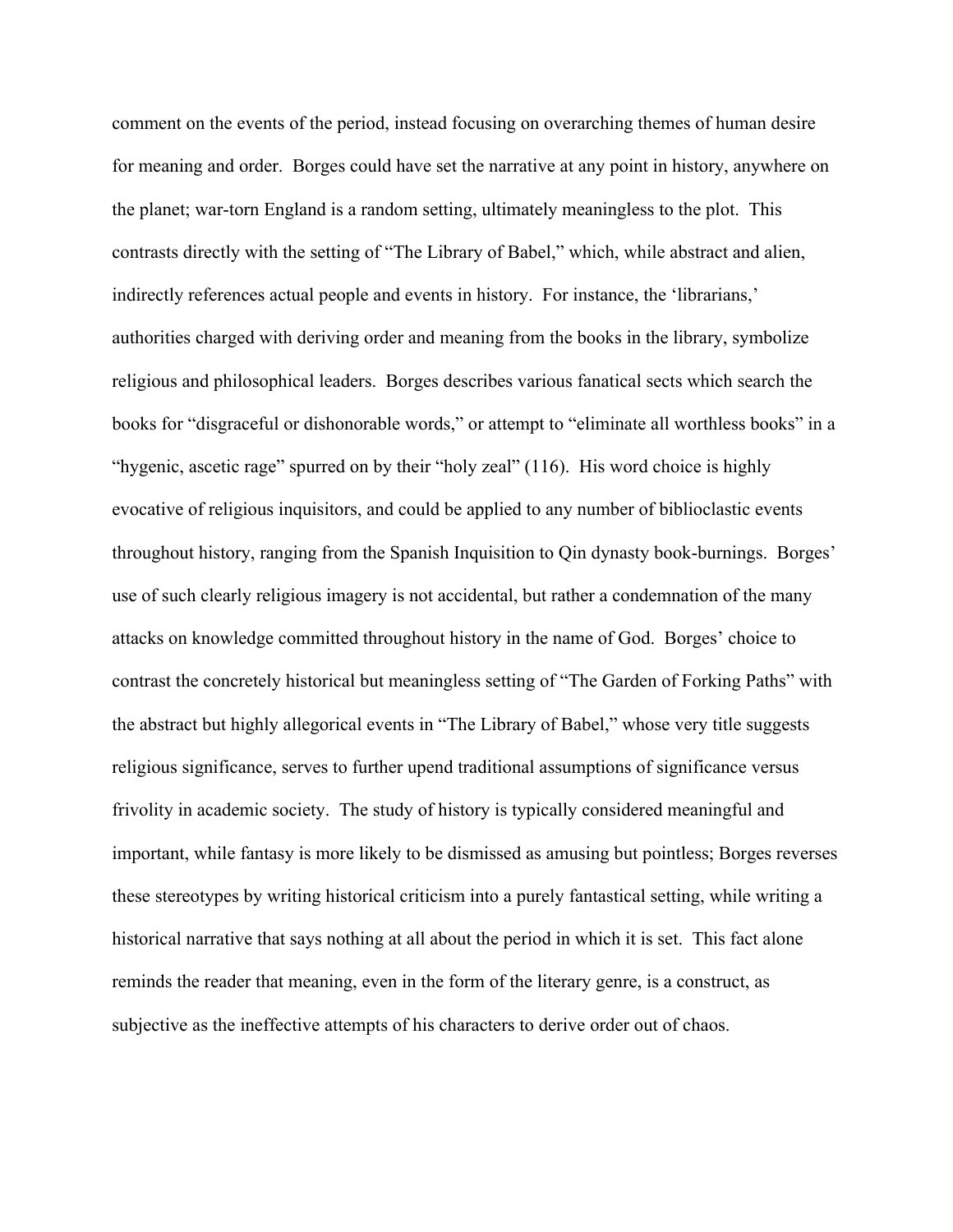Overall, Borges concludes that in worlds of infinite time, space, knowledge, and possibilities, it is impossible to ever derive true meaning from anything, and it is this attempt that ultimately drives men mad. Then men in the Library searching fruitlessly for their vindications meet no more success than the scholars who spend decades attempting to assign meaning to Ts'ui Pen's nonsensical novel. When a single scholar is able to interpret Ts'ui Pen's labyrinth successfully, he is met not by acclaim and awards, but by his own random death. We, like Borges' characters, are ultimately unable to tame the infinite, as it is simply beyond the realm of human understanding. We console ourselves by pretending to have found meaning in our lives, but true significance is unattainable. Perhaps Borges would be distressed by the irony of writing a paper about the meaning of stories in which he declares that no event in the history of the world, nor any text ever written, is in fact meaningful; still, I hope he would be amused.